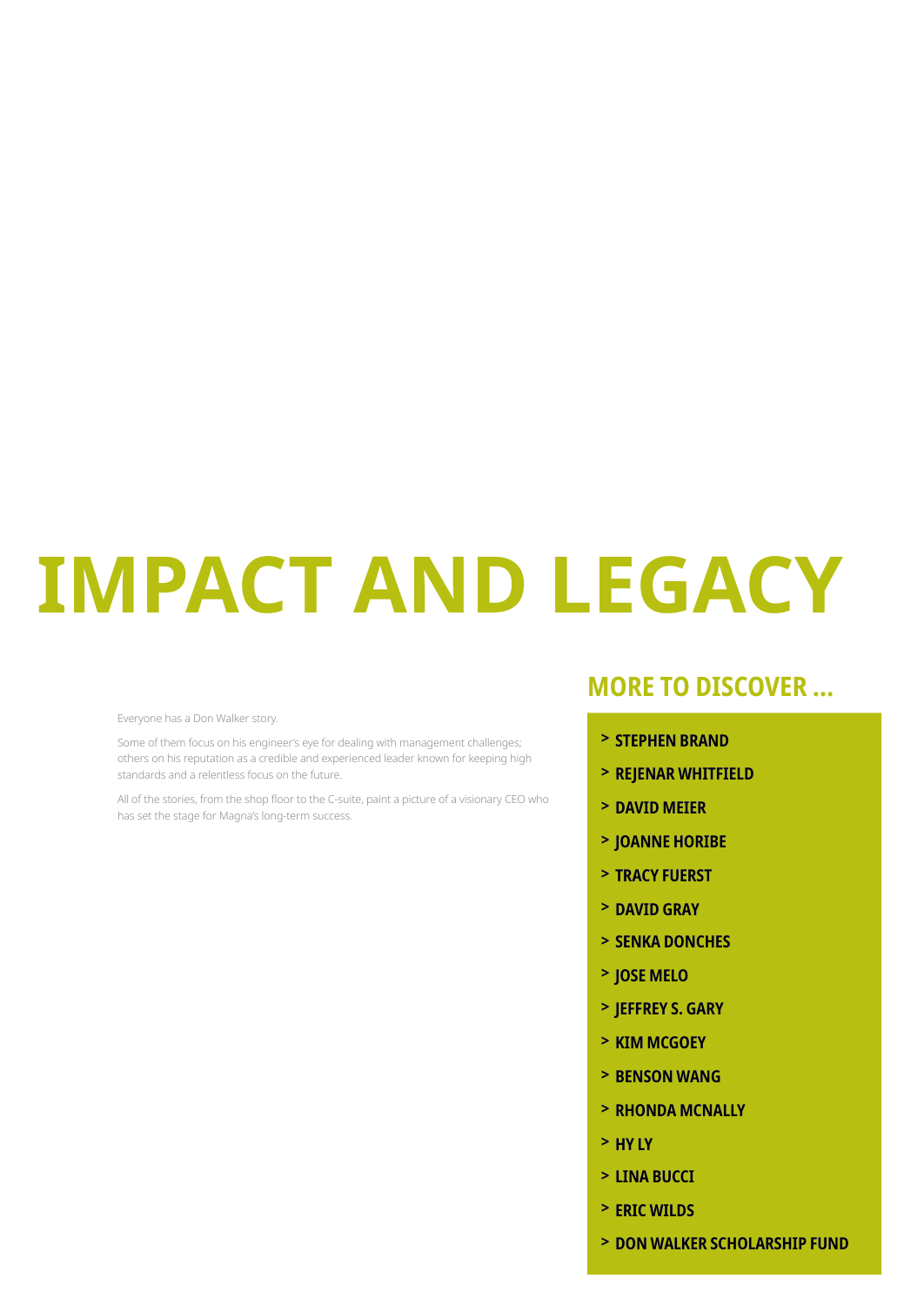It's an honor that Don Walker has visited Muncie three times since 2007, given the hundreds of divisions in the company. It's unusual that a CEO would visit one location that many times, even though Muncie is the largest Magna Powertrain location in the U.S. I know that he was flying over Indiana once and said, "Let's drop in on Muncie!"

I would pick him up at the county airport and it was clear he was always interested in getting a sense of the community - its language, values and the culture. He wanted to tour the area, and I would drive him to places like Ball State University and we'd take a little tour of the campus. Then we'd go by the old Chevrolet Muncie transmission plant and the old Borg Warner plant. He wanted to understand where the strengths and opportunities are in a place. It was his way of putting everything in perspective.

## REJENAR WHITFIELD

#### **EMPATHY AND INSIGHT**

As an employee advocate, I've always admired Don for his willingness to connect with us. He trusts what we have to say, and makes us feel engaged. He realizes that employee advocates are important because not everyone has a strong voice. Some employees may need another person they can trust to bring issues forward. Don makes us feel comfortable when we talk to him because he has empathy for what we experience day-to-day. We can always count on him to give us insight into any situation. By reaching out to employee advocates, safety, quality and other team members, Don has made Magna a better place to work.



Despite running a large and complex organization, Don Walker had his hands right on the pulse of the divisions. He never lost touch with the day-to-day workings of the company. He would always take the time to call and simply say, "thank you," or to walk the shop floor and listen to employees. He made Magna a world-class company.

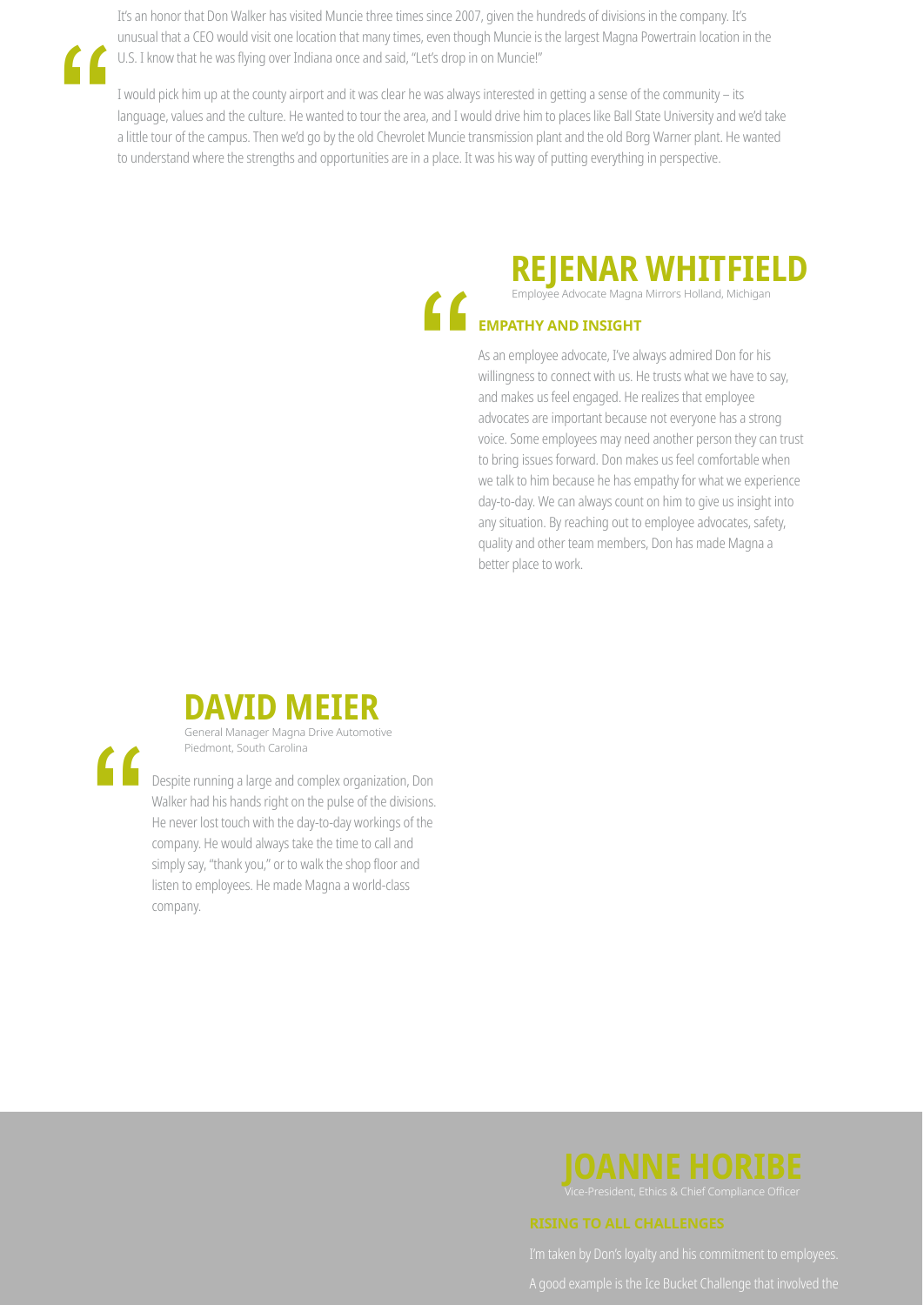awareness of the disease ALS. My late boss David Benson, the

opinions of others. As the CEO of Magna, he still takes time to say.

### **TRACY FUERST**

Magna Vice President Corporate Communications and Public Relations

#### **GREAT COMMUNICATOR**

When the Toronto Raptors won the NBA championship in 2019, I was fortunate enough to watch the game with Don Walker and a few other executives, as we were getting ready for a China Town Hall. We talked about the game, players and significance of what was happening. I was the only woman in the room and the only one able to talk about the finer points of the game given my many years as a basketball player and coach. I often reflect on that moment because, just as Don intensely listened to me that night, in the same way he has always accepted my input and quidance on Magna communications over the years.

Throughout his tenure, Don has always been a great communicator, a true testament to his leadership style. That's one reason why he has connected with so many Magna employees and people outside our company. Working closely with him the last 15 years advancing Magna's communications both internally and externally has been a highlight of my career.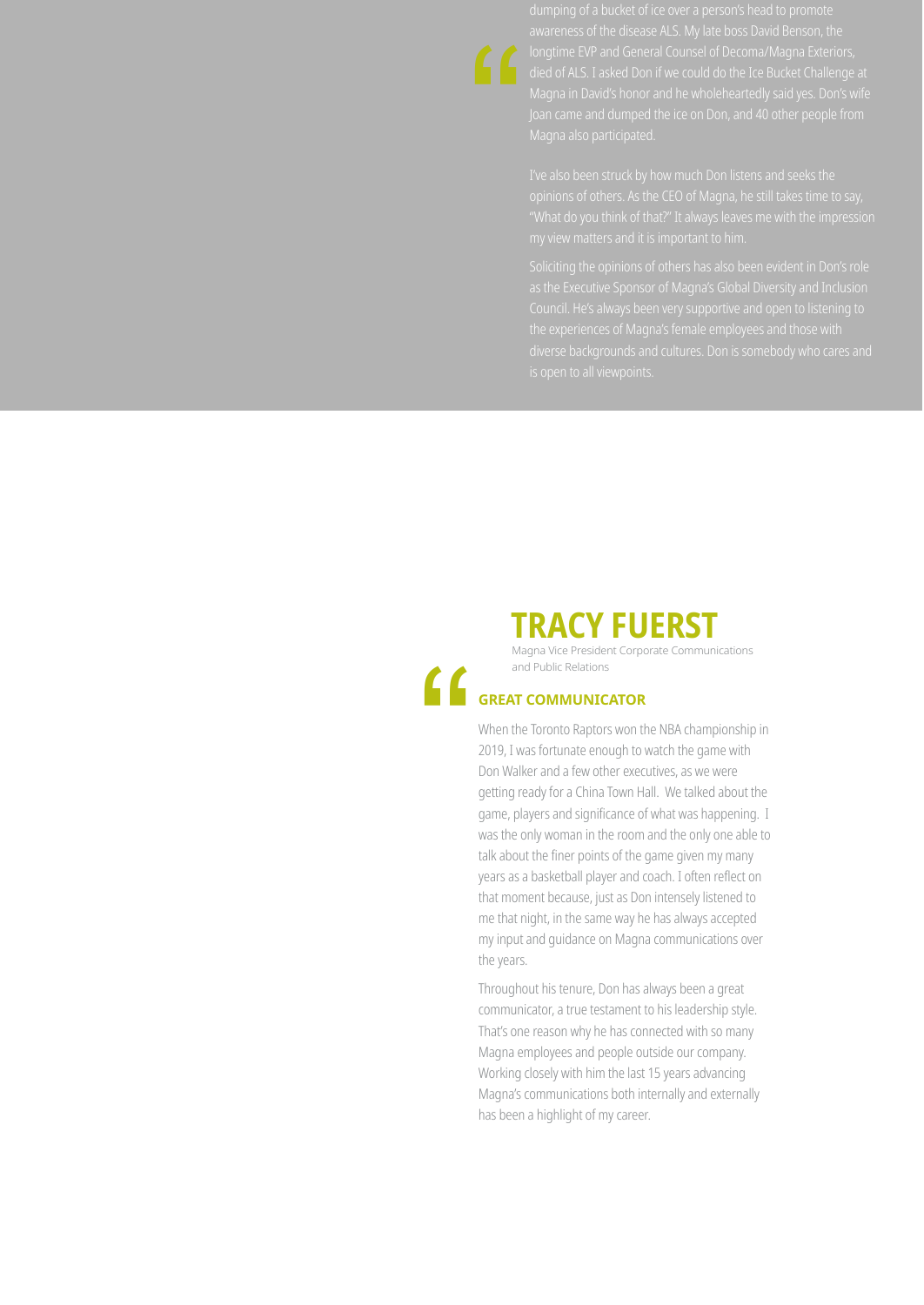## "

## **DAVID GRAY**

We won a Toyota launch award and we were having a presentation at the plant. We had special red shirts for everyone in the plant to wear. I asked Don, "Do you want to put on a red shirt?" Next thing I know, he took off his shirt and tie and put on the red shirt to be part of the team, even though the president of Toyota Canada was there in business attire. The employees thought he was a pretty cool CEO to come out looking like all of us.

He also has an ability to trust the team and empower it - and the ability to ask the right questions. During the Great Recession in 2008, we had all of our plans in place in terms of program management and budget. But that wasn't guite good enough for Don. He called me. He wanted to hear a voice and the conviction. He asked a simple guestion: "Can you and your team do it?" He was challenging and motivating, compassionate and tough. He said, "If you think you can do it, I'm behind you." The easy response was, "We won't let you down."



#### $\epsilon$ A ROLE MODEL FOR HEALTHY LIVING

I am an advocate for work-life balance, and I admire the way Don Walker takes his health – and the health of his employees – so seriously. Because of his influence, there have been great Magna initiatives to maintain better health and wellness, such as the eight-week challenge to get rid of sugar in your diet. We have the Magna health and wellness magazine. There are virtual sessions during lunch that focus on things like yoga and meditation. Don is health-conscious, and he encourages that in everyone.

I also admire Don's love of his family, something that's also important to me. Every conversation with him in the company cafeteria or at Christmas parties is about family.

On a professional level, I admire that he is so approachable. I'll always appreciate his belief in me. One memorable moment came after I spoke at a world-class manufacturing conference in China. Don came up after I spoke and said, 'great presentation." That, to me, was an inspiration. It showed me he had confidence in me and in what I am doing.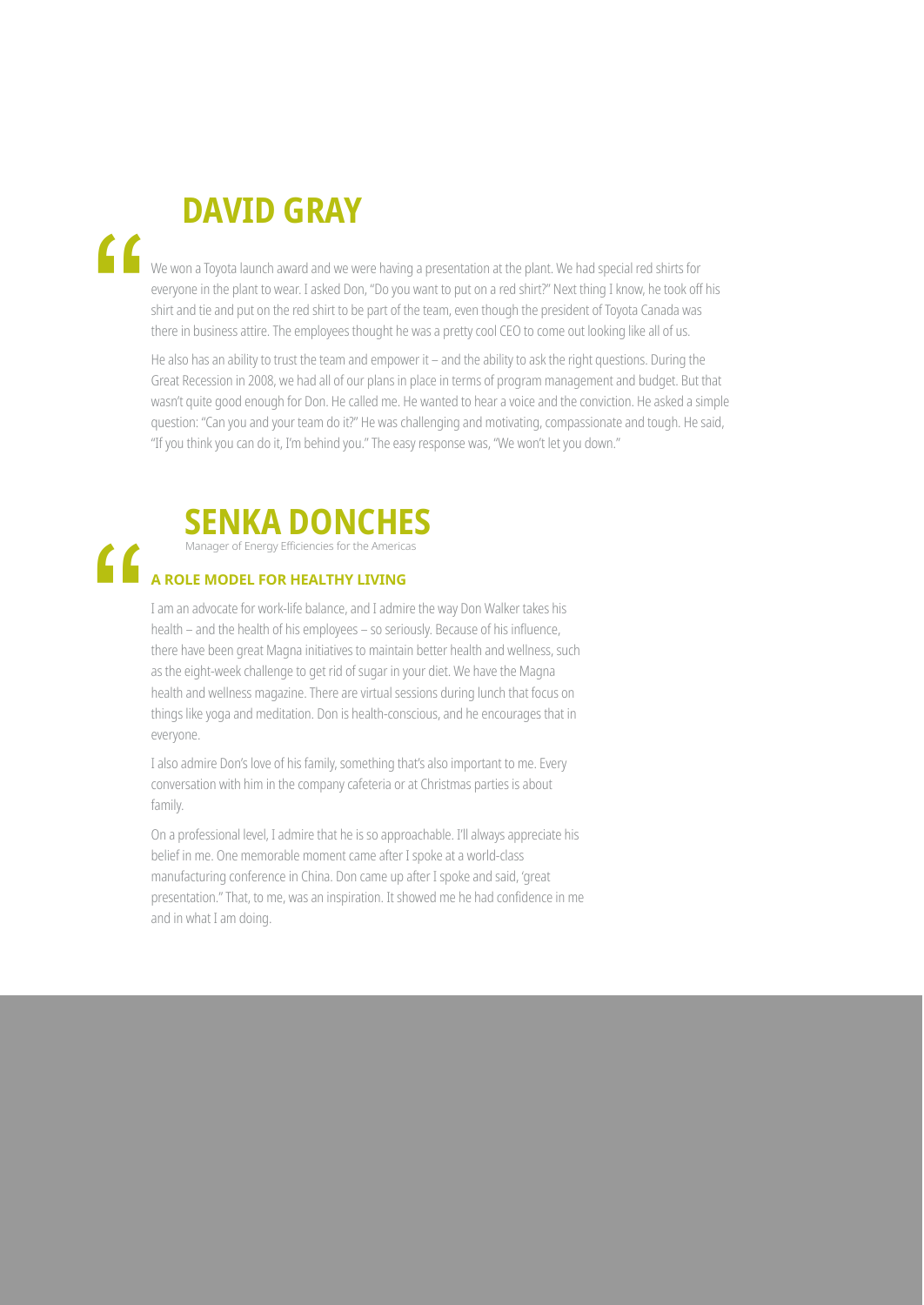#### General Manager Magna Pullmatic Markham, Ontario



When I was the general manager of the MSM divisions in remember him shaking everyone's hand at both plants. They still talk about that day. They loved the way Don acted. Very informal. everyone happy. And people will remember that.

## **IEFFREY S. GARY**

General Manager Magna Electronics Technology President and General Manager Magna Rohinni Automotive Holly, Michigan

Five years ago, in the course of several days, my father George died of a heart attack, then my mother Marilyn died of cancer, followed by my 33-year-old daughter Heather, a kidney patient who died of a heart condition. Don Walker took the time to call me and express condolences. It said a lot about what kind of person he is that he would take the time to give me a call. He thought of me as a person, not an employee. I always knew he was a good person. That counts more than if someone is good at their job. It tells me more than any speech he could make.

You say to yourself, "I don't want to disappoint that guy." People try harder, work harder and want to succeed because of people like Don Walker.

## **KIM MCGOEY**

Assistant General Manager Dortec Industries Newmarket, Ontario

#### **ECHOING THE FRANK STRONACH MESSAGE**

When you talk to Don, hourly people and his concern for them always comes into the conversation. He has a great sense for the plant and the morale. He's so much like the original message of our founder Frank Stronach. He lives and breathes the philosophy that "our people make us." If our people on the floor aren't happy, they won't build good parts and they won't stay. They are the foundation of our reputation.

Two years ago, he filmed his yearly video in our facility. Before the cameras rolled, we walked around the plant, talking about our new technology and some of the labour reduction initiatives we were working on. His first question was "how are you protecting our long term employees with these reductions?" Earlier this year, he asked me about the morale on the plant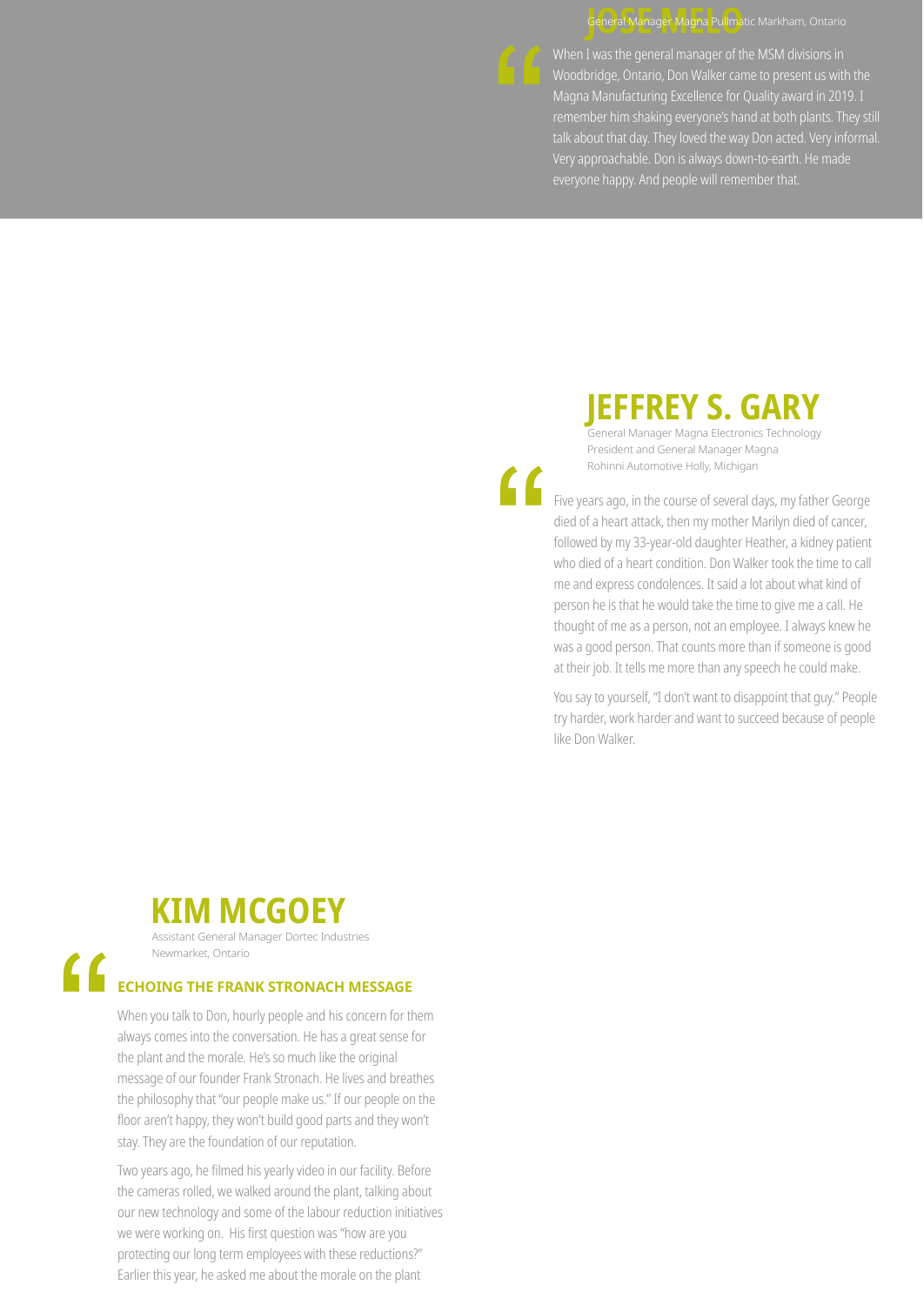floor. My answer was, "not 100% because we're going through a lot of significant changes that not everyone is happy about." I felt comfortable saying that because I never had to sugarcoat it with Don. I never felt intimidated because he was the CEO.<br>He has his pulse on the issues. Back in December 2004, Don chaired a small focus group called Women of Intier. Someone had pointed out the lack of females in leadership roles within in our company and he wanted to understand women's perspective. Within a month, he and Mike Sinnaeve met with the group of about 10 women from our organization. Don truly wanted to address the concerns of women within the organization. That's pretty awesome.

**LEFT TO RIGHT,** Mui Ngoc, Ruby Riffat, Kim McGoey and Muy Chheng Ung with MML Best Launch Award for their electronic control module business.



Magna Vice President Mechatronics & Mirrors Asia

### SKIPPING LUNCH, ASKING KEY QUESTIONS

When Magna was starting to set up operations in China, Don Walker came for a whirlwind tour of the greater Shanghai area to find good locations.

I was asked to go because I was the first Magna employee of a wholly owned company business in China. On the second day, I asked Don if he'd like to stop for lunch and relax a bit. He said, "No, let's continue moving!" He wanted to see everything and he had lots of questions that went beyond business. He wanted to know how the Chinese people would play in the global business environment. He asked about our culture and what we eat. He observed that we are very disciplined on the shop floor.

I was young and just had earned my MBA. He asked me: "What is your business philosophy?" I responded: "My background is in quality. I love quality. That would be the No. 1 thing to give us a competitive edge." He said, "That is right." Then he asked me my thoughts on return on investment. He wanted to know how a general manager in China thinks on a daily basis.

When we finally stopped to eat dinner, Don was open to sampling various Chinese dishes. "I can try everything, but don't order too much," he said. "I don't like waste." Of course, that same rule applies to everything we do.

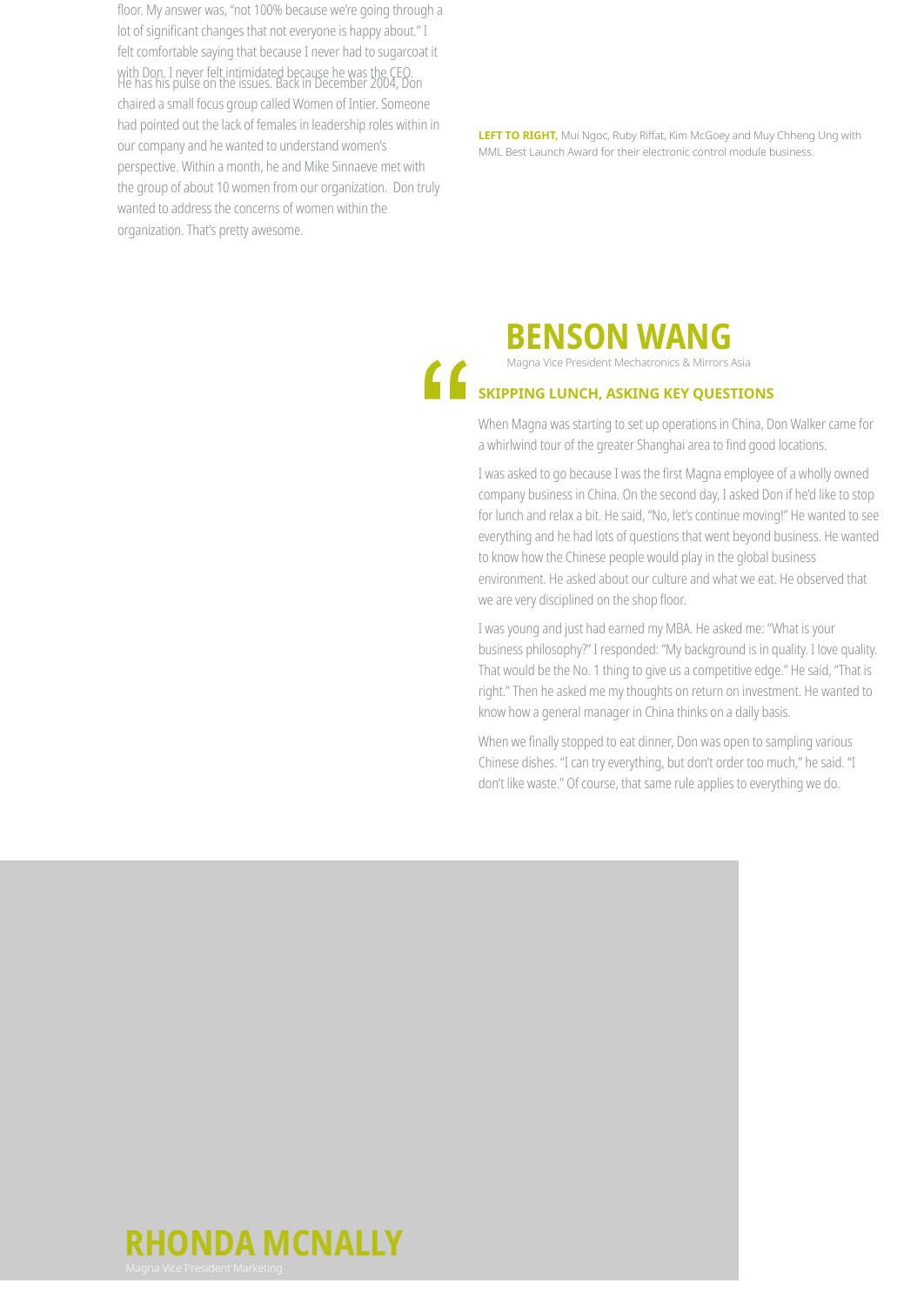### **DON WALKER'S LEGACY**<br>Magna experienced tremendous growth during Don Walker's tenure. A lot of companies lose

their values as they grow. But not in Magna's case.

Don's legacy is that he was able to build Magna into a leadership position as a strong brand presence with core values that we never let go of. We've maintained our traditional values, such as an entrepreneurial, decentralized structure, while we've become a unified brand and continue to move forward. His leadership has enabled us to straddle those two unique elements. From a marketing perspective, we had to do both.

A pivotal moment came in 2010, when we started to redefine the positioning and priorities of the company. That year stands out because that's when Don became the only CEO. He rolled out the three priorities and our corporate mission. It set the tone for moving toward the one Magna logo and brand identity. It got everyone on the same page and made the company stronger. The last 10 years shaped the perception of Magna in the marketplace.

Simply put, Don embodies who we are as a company.

## $\triangle$  HY LY INSTILLING PRIDE, HONORING TRADITIONS

We celebrate lots of ethnic traditions at the plant, including the Laotian New Year. During that celebration, participants pour water on each other's shoulders for good luck. Don was game for that and even wore a traditional Laotian shirt, lei and bracelet.

More importantly, I'm impressed that he knows my facility and knows the people. The last conversation we had was about our brandnew liftgate launch and how it was going. It was a huge undertaking for us, with state-of-the-art equipment and robotics. It was great talking to him because he understands the products from each division. He said, "If you ever need anything, just ask."

Don has a positive effect on the mood of the employees. People have more pride in their work and more pride toward Magna as a whole. They understand they are appreciated and the effort they put in is appreciated. Even afterward, I can hear people on the shop floor talking about how Don actually took the time to come down, see their work and have a chat with them on a personal level.



#### **LINA BUCCI** Magna Vice President Quality

"HE'S ONE OF THE BEST"

We had our first Women's Day event at Magna in November. I've been with Magna for 27 years. Ten years ago, I would have never thought anything like this would be possible. But Don Walker has been following through on the importance of diversity and inclusion, knowing that the world is changing, and we need to grow and adapt to that change. He made it a priority, which makes it everyone's priority.

By pushing the need for D&I from the top down, it's taken root. What I loved the most is that Don didn't just say we'll have a D&I council, he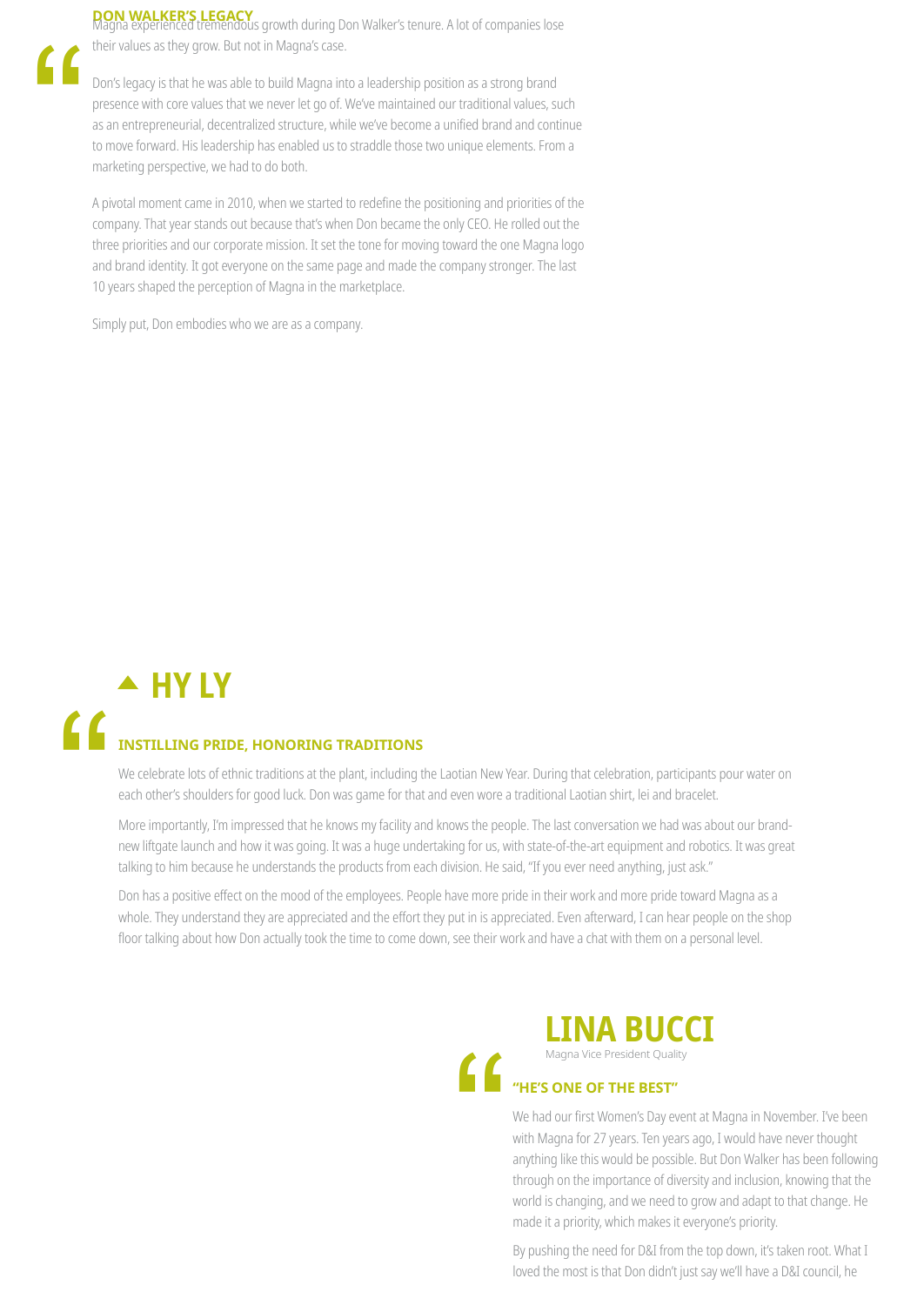took part in events so he could hear what people had to say. He made the time. He's ane of the best.<br>The time He's and events and I noticed you would never see him sitting with other executives. He would talk to everybody. He'd make his way around the room and find an empty spot at a table. He was listening and he made you feel like you were being heard. I thought, "I want to be like that. I want to make sure I'm grounded, humble and putting my people first." It set the foundation for my leadership goals.

## **ERIC WILDS**

## HE WAS ONE OF THE TEAM

I remember participating in sales conferences in the 1990s that included team-building exercises to improve communications and build camaraderie. Some of them involved themed activities designed to break down barriers, complete with costumes and skits.

I was a new salesperson at the time, and what struck me as unique is that Don fully participated in the events. He wasn't aloof. He was an executive, but he was one of the team. He engaged, right down to putting on the costume.

His actions showed we're in this together, regardless of the challenge. We may have been doing silly things at those conferences, but we were also very focused on achieving business objectives. For Don, it was not just work, not just fun, and not just a cameo appearance at a sales conference. He participated in all aspects. It showed his commitment to the whole organization.

## **DON WALKER SCHOLARSHIP FUND**

Don Walker has been a leader and mentor and one of the ways his legacy will live on is through a program that supports post-secondary school education for the children of Magna employees. In January 2021, the Magna Family Scholarship Program will be renamed the Don Walker Scholarship Fund. The program will be expanded geographically and in scope to include all STEM-related career paths - something Don has been very passionate about and something that ultimately helps Magna and our industry.